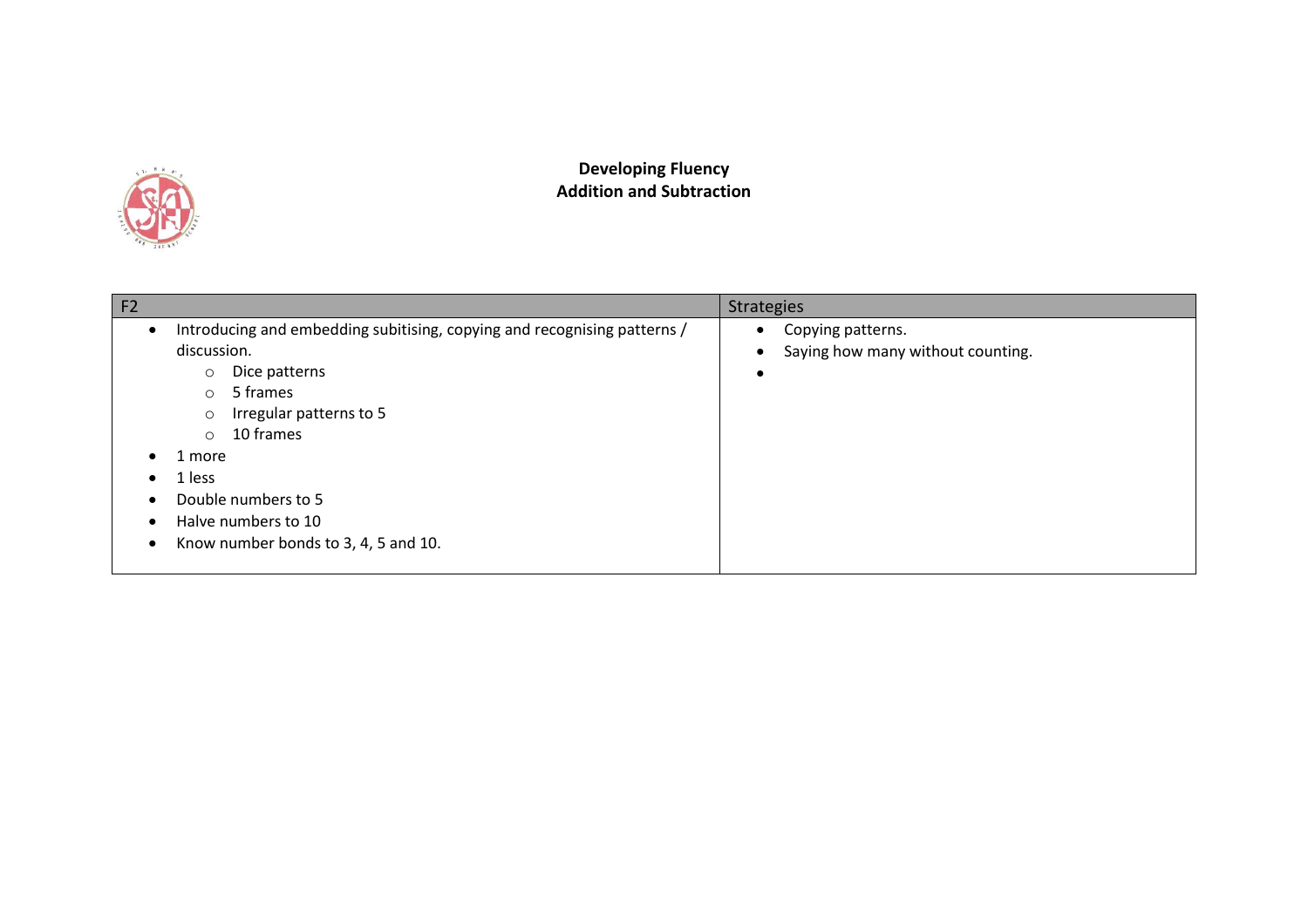| Y1                                                                               | <b>Strategies</b>                                                |
|----------------------------------------------------------------------------------|------------------------------------------------------------------|
| Embedding subitising, copying and recognising patterns / discussion.             |                                                                  |
| Build on and embed, consolidate F2 work.<br>$\circ$                              |                                                                  |
| Irregular patterns to 8.<br>$\circ$                                              |                                                                  |
| 10 frames - regular and irregular.<br>$\circ$                                    |                                                                  |
| Teen numbers and beyond.<br>$\circ$                                              |                                                                  |
| Counting in 10s and 5.<br>$\circ$                                                |                                                                  |
| Double numbers to 10                                                             |                                                                  |
| Halve numbers to 20                                                              |                                                                  |
| Double multiples of 10 to 50                                                     |                                                                  |
| Halve multiples of 10 to 100                                                     |                                                                  |
| Embed number bonds to 3, 4, 5.                                                   |                                                                  |
| Learn bonds to 6, 7, 8, 9.                                                       |                                                                  |
| Embed and recall bonds to 10.                                                    |                                                                  |
| NCETM number facts from grid.                                                    |                                                                  |
|                                                                                  |                                                                  |
| add or subtract a pair of single digit numbers, e.g. $3 + 8$ , $8 - 3$           | reorder numbers when adding, e.g. put the larger number<br>first |
|                                                                                  | count on or back in ones, twos and tens                          |
|                                                                                  |                                                                  |
| add or subtract a single digit number to or from a teens number, e.g. $13 + 5$ , | partition to help add and subtract a single digit to or from a   |
| $17 - 4$                                                                         | teens number, e.g. $8 + 3 = 8 + 2 + 1$ and $17 - 4 = 17 - 2 - 2$ |
|                                                                                  |                                                                  |
|                                                                                  | partition and combine tens and ones, e.g. $10 + 7 = 17$          |
| add or subtract a single digit number to or from 10 and add a multiple of 10     |                                                                  |
| to a single digit number, e.g. $10 + 7$ , $7 + 30$                               |                                                                  |
|                                                                                  | partition to add near doubles: double and adjust, e.g. $6 + 7 =$ |
| add near doubles, e.g. $6 + 7$                                                   | $6 + 6 + 1$                                                      |
|                                                                                  |                                                                  |
|                                                                                  | counting in multiples of 10, or groups of 10, e.g. 5 tens $-2$   |
| Adding and subtracting multiples of 10 to 100, e.g. 50-20.                       | tens.                                                            |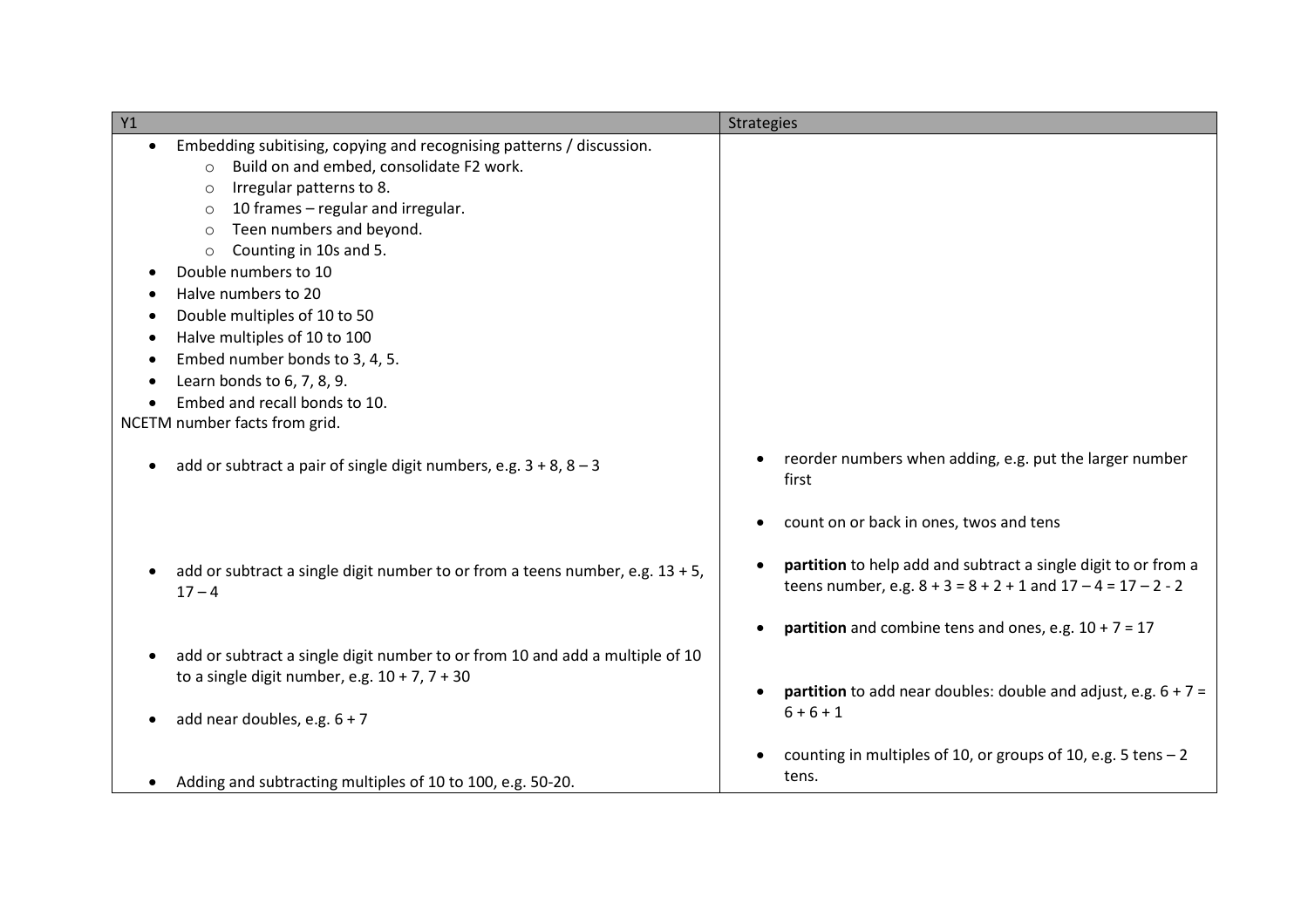| Y2                                                                                                                                 | <b>Strategies</b>                                                                                                                                                                                                                |  |
|------------------------------------------------------------------------------------------------------------------------------------|----------------------------------------------------------------------------------------------------------------------------------------------------------------------------------------------------------------------------------|--|
| NCETM number facts from grid.<br>add or subtract 2 or more single digit numbers, e.g. $3 + (-2) = 9, 6 + 7 + 4$<br>or $9 + 6 - 11$ | reorder numbers, e.g. use knowledge of pairs making 10 and<br>20                                                                                                                                                                 |  |
| Add and subtract a 1 digit number to/from a 2-digit number, without<br>and then with bridging, e.g. 22+5 / 38-6; 27+9 / 43-7       | partition and combine multiples of tens and ones<br>partition - bridge through 10 and multiples of 10 when<br>adding and subtracting, e.g. $28 + 5 = 28 + 2 + 3 = 33$<br>partition - count up from the smallest number to find a |  |
| Add and subtract 2 2-digit numbers without bridging, e.g. 23 + 14 / 47<br>$-24$                                                    | difference bridging through multiples of 10, e.g. 23 - 18, 18<br>$+$ = 23, 18 + 2 + 3 = 23, 18 + 5 = 23                                                                                                                          |  |
| add or subtract a multiple of 10 to or from any 2-digit number, e.g. $27 + 60$ ,<br>$72 - 50$                                      | partition and recombine - count on or back in tens to find<br>the total or to find the difference, e.g. $60 + 27 = 60 + 20 + 7 =$<br>$80 + 7 = 87$                                                                               |  |
| add or subtract 9, 19, 29,  or add or subtract 11, 21, 31                                                                          | <b>partition</b> (compensating) – add a multiple of 10 and adjust<br>by 1, e.g. $56 + 9 = 56 + 10 - 1 = 65$ or $87 - 9 = 87 - 10 + 1 =$<br>78                                                                                    |  |
| add near doubles, e.g. 13 + 14, 39 + 40                                                                                            | partition to add near doubles: double and adjust, e.g. 39 +<br>$40 = 40 + 40 - 1 = 79$                                                                                                                                           |  |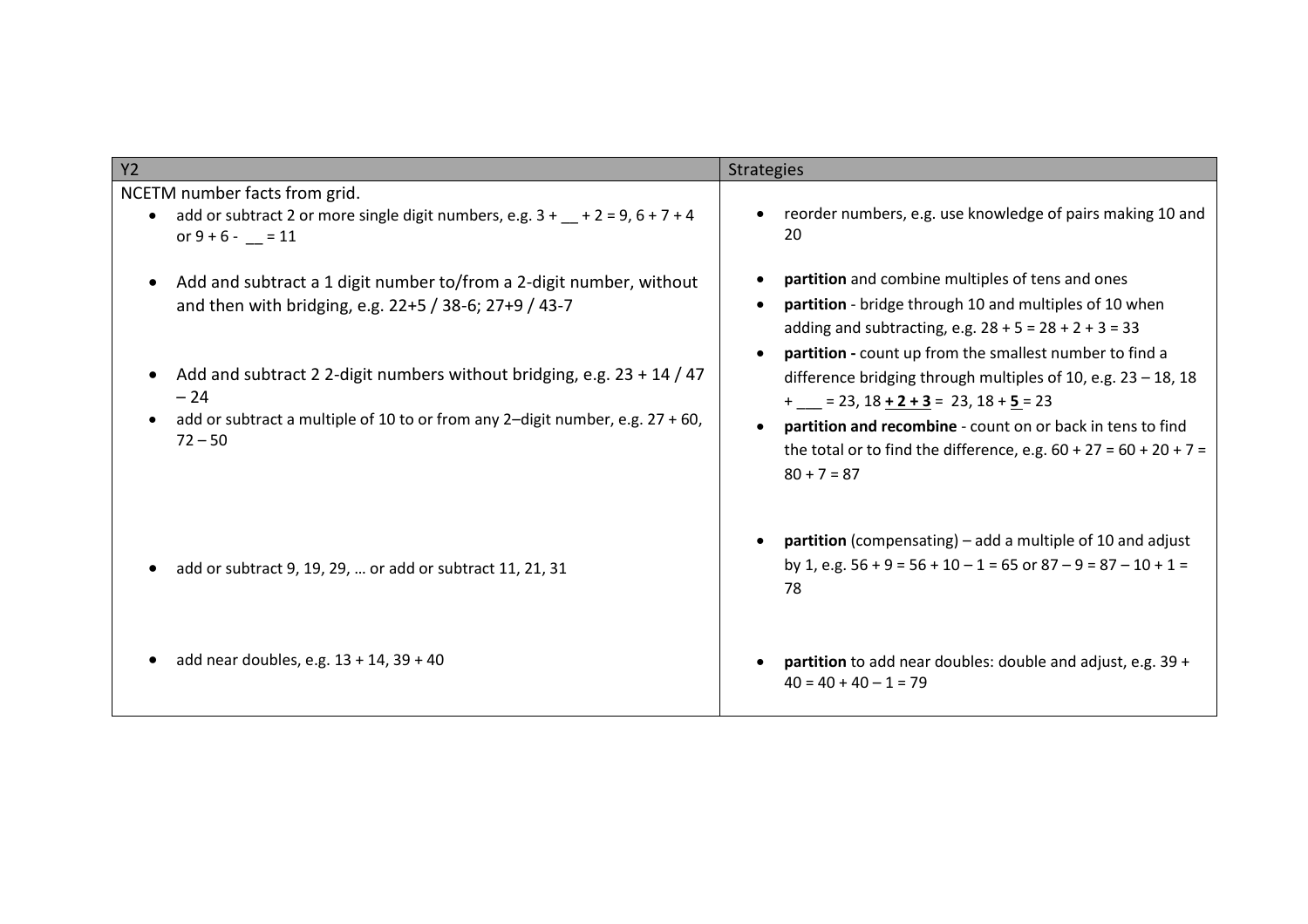| Y <sub>3</sub> |                                                                                                                                        | <b>Strategies</b>                                                                                                                                                                                                                                   |
|----------------|----------------------------------------------------------------------------------------------------------------------------------------|-----------------------------------------------------------------------------------------------------------------------------------------------------------------------------------------------------------------------------------------------------|
| $\bullet$      | add or subtract a 2-digit number to or from a multiple of 10, including<br>crossing the hundreds boundary, e.g. $70 + 38$ , $110 - 27$ | partition - count on or back in tens to find the total or<br>difference as well as knowledge of number bonds to 10,<br>e.g. $110 - 27 = 110 - 20 - 7 = 90 - 7 = 83$                                                                                 |
|                | add or subtract multiples of 10 crossing the hundreds boundary, e.g. $50 + 80$ ,<br>$120 - 90$                                         | partition - bridging through a 100 and multiples of 100<br>$\bullet$<br>when adding and subtracting, e.g. $50 + 80 = 50 + 50 + 30 =$<br>$80 + 20 + 30 = 100 + 30 = 130$                                                                             |
|                |                                                                                                                                        | subtract by counting up from the smaller to the larger<br>$\bullet$<br>number when the numbers are close together, e.g. for<br>$120 - 90$<br>$90 +$ = 120, 90 + 10 + 20 = 120, 90 + 30 = 120                                                        |
|                | add or subtract 2-digit numbers e.g. $34 + 65$ , $68 - 35$                                                                             | partition - add tens and ones separately then recombine.<br>Sequencing (partitioning only one number) – e.g. $55 + 42$<br>$= 55 + 40 + 2 = 97$ or for $54 - 27 = 54 - 20 - 7 = 27$<br>Also use bridging techniques, e.g. $49 + 32$ as $49 + 1 + 31$ |
|                | find number pairs to total 100 e.g. $33 + 100$ , $100 - 27$                                                                            | identify pairs totalling ten and add multiples of 10                                                                                                                                                                                                |
|                | add or subtract a 3-digit number to a 1-digit number, e.g. $325 + 6$ , $453 - 7$                                                       | partition - bridge through multiples of 10 when adding<br>and subtracting, e.g. $325 + 6 = 325 + 5 + 1 = 331$ , $453 - 7 =$                                                                                                                         |
|                | finding a small difference between a pair of 2-digit numbers lying either side<br>of a multiple of 100, e.g. 605 - 596                 | $453 - 3 - 4 = 450 - 4 = 446$<br>partition - count up from the smallest number to find a<br>$\bullet$<br>difference, e.g. 605 - 596, 596 + = 605, 596 + 4 + 5 =<br>$605, 596 + 9 = 605$                                                             |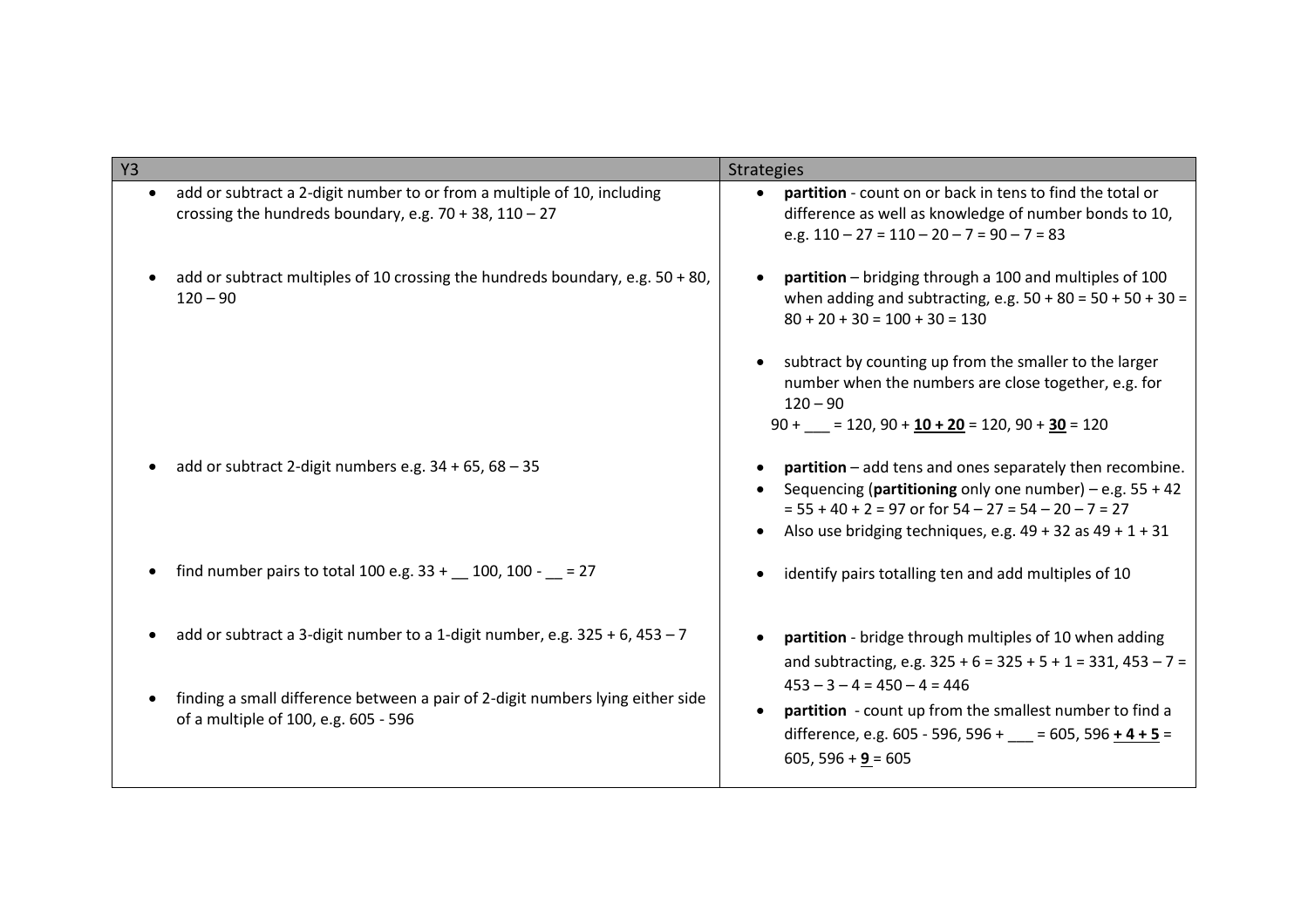| Y3(cont)                                                                                                                   | <b>Strategies</b>                                                                                          |  |
|----------------------------------------------------------------------------------------------------------------------------|------------------------------------------------------------------------------------------------------------|--|
| double any multiples of 10 to 100, e.g. $90 + 90$ , 70 + 70                                                                | use knowledge of place value and related facts, e.g. use 9<br>$\bullet$<br>$+9 = 18$ to work out $90 + 90$ |  |
| add near doubles, e.g. $60 + 70$ , $18 + 16$ , beginning with a difference of 1 or<br>10, then 2 / 20.                     | partition to add near doubles: double and adjust, e.g. 18<br>$+16 = 17 + 17 = 20 + 14$                     |  |
| add or subtract fractions with the same denominator within one whole (e.g.<br>$\binom{5}{7} + \binom{1}{7} = \binom{6}{7}$ | <b>partition</b> – count on and back in fractions with different<br>denominators                           |  |
| doubling 2-digit numbers mentally                                                                                          | Partition and recombing, e.g. 37: double 30 (60) double 7                                                  |  |
| simple differences in time                                                                                                 | $(14)$ and add 60 and 14.                                                                                  |  |
|                                                                                                                            |                                                                                                            |  |
|                                                                                                                            |                                                                                                            |  |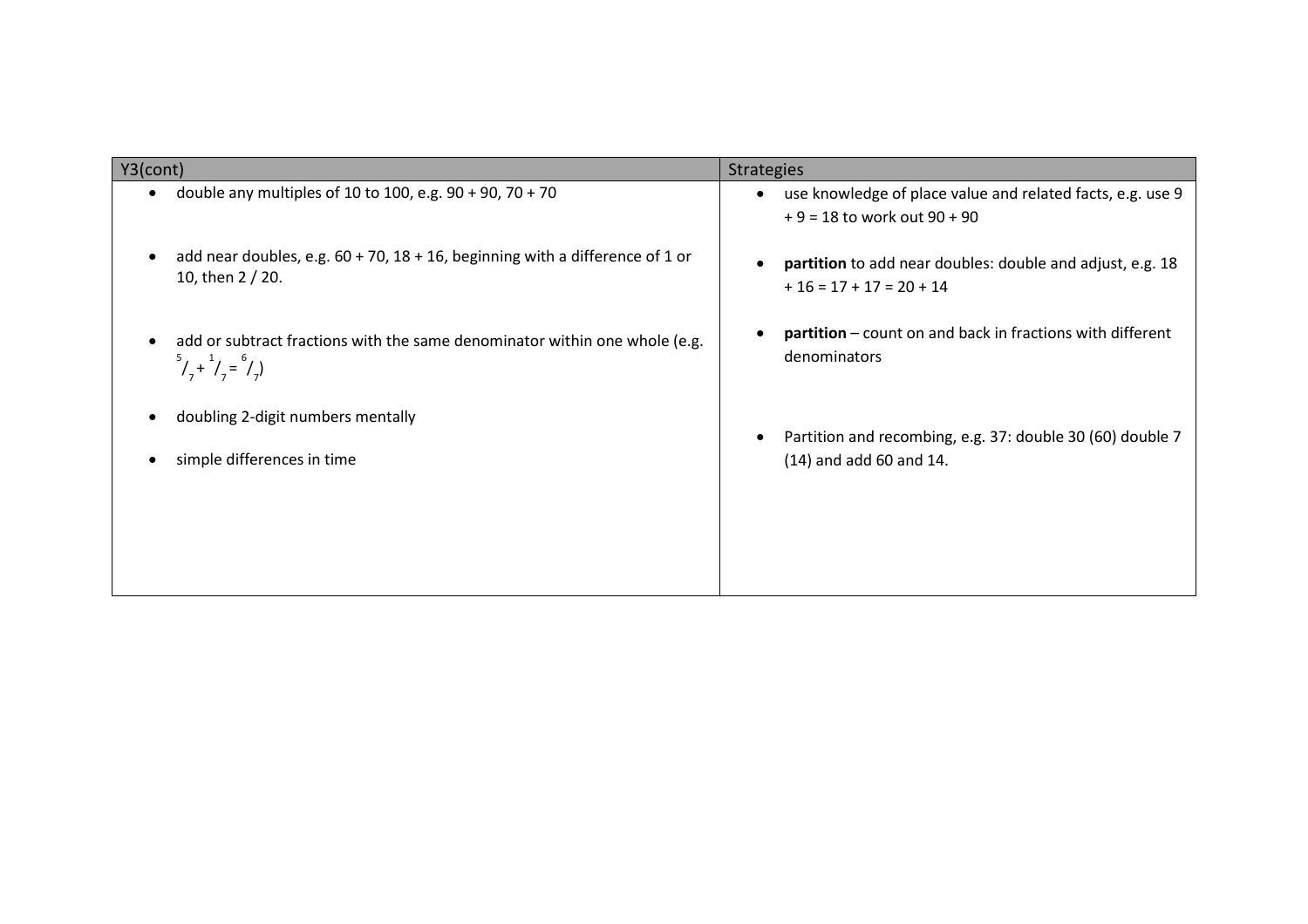| <b>Y4</b>                                                                                                                                  | <b>Strategies</b>                                                                                                                               |  |
|--------------------------------------------------------------------------------------------------------------------------------------------|-------------------------------------------------------------------------------------------------------------------------------------------------|--|
| add or subtract any pair of 2-digit numbers, including crossing the tens and<br>$\bullet$<br>hundreds boundary, e.g. $47 + 58$ , $91 - 35$ | <b>partition</b> in different ways, e.g. 73-68 (68+2+3), 47 +<br>58 (47 + 50 + 3 + 5), 127 - 47 (124 - 40 - 4 - 3), 75 +<br>$28(75 + 25 + 3)$ . |  |
| add or subtract a near multiple of 10, e.g. $56 + 29$ , $86 - 38$                                                                          | partition - round to add or subtract a multiple of 10 and<br>adjust, e.g. $56 + 29 = 56 + 30 - 1 = 85$ or $86 - 38 = 86 - 40$<br>$+2=48$        |  |
| add any 2 numbers together to total a multiple of 100, e.g. $521 + 200$ or<br>$278 + 300$                                                  | use knowledge of number bonds to 10 and 100                                                                                                     |  |
| add or subtract 2-digit or 3-digit multiples of 10, e.g. $120 - 40$ , $140 + 150$ ,<br>$370 - 180$                                         | use knowledge of place value and related calculations,<br>e.g. work out $140 + 150 = 290$ using $14 + 15 = 29$                                  |  |
| add or subtract 2-digit or 3-digit multiples of 10, e.g. $120 - 40$ , $140 + 150$ ,<br>$370 - 180$                                         | partition - add or subtract then recombine<br>use knowledge of place value and related calculations,<br>e.g. work out double 790 from double 79 |  |
| double and halve 3 digit multiples of 10, e.g. double 790, halve 560                                                                       | partition to add near doubles: double and adjust, e.g. 38<br>$\bullet$<br>$+37 = 38 + 38 = 76 - 1 = 75$                                         |  |
| add near doubles or 2-digit numbers, e.g. 38 + 37                                                                                          |                                                                                                                                                 |  |
| add and subtract fractions with the same denominator                                                                                       | partition – count on and back in fractions with different<br>denominators                                                                       |  |
|                                                                                                                                            |                                                                                                                                                 |  |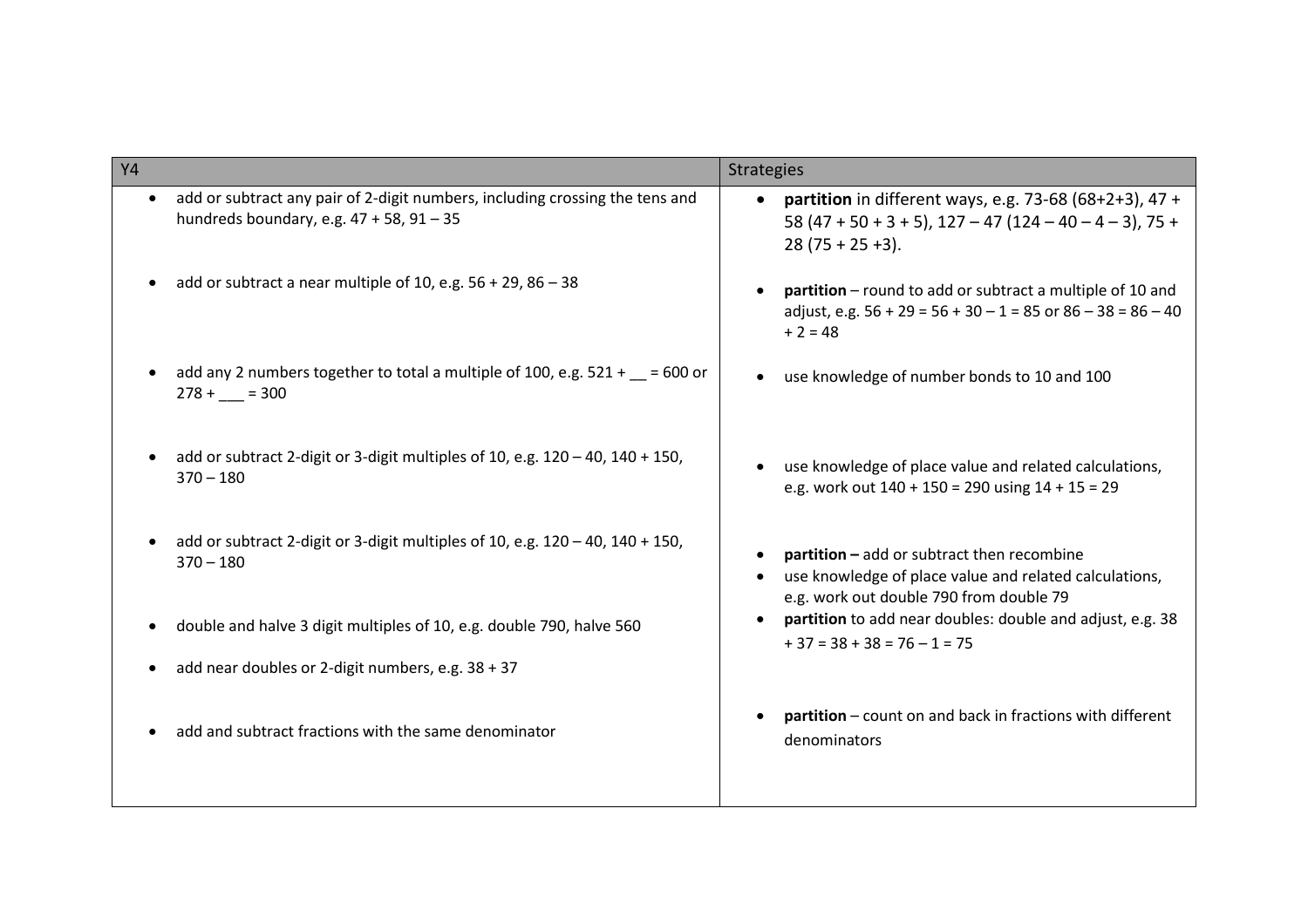| YA (cont)                  | <b>Strategies</b>                                           |  |
|----------------------------|-------------------------------------------------------------|--|
| Calculating time intervals | Bridging through 60, forwards and back using a number       |  |
|                            | line initially, e.g.                                        |  |
|                            | I get up at 40 minutes after 6.30m. What time is<br>$\circ$ |  |
|                            | that?'                                                      |  |
|                            | 'What is the time 50 minutes before 1.10pm?'<br>O           |  |
|                            | It is 4.25pm. How many minutes to 5.05pm?'<br>O             |  |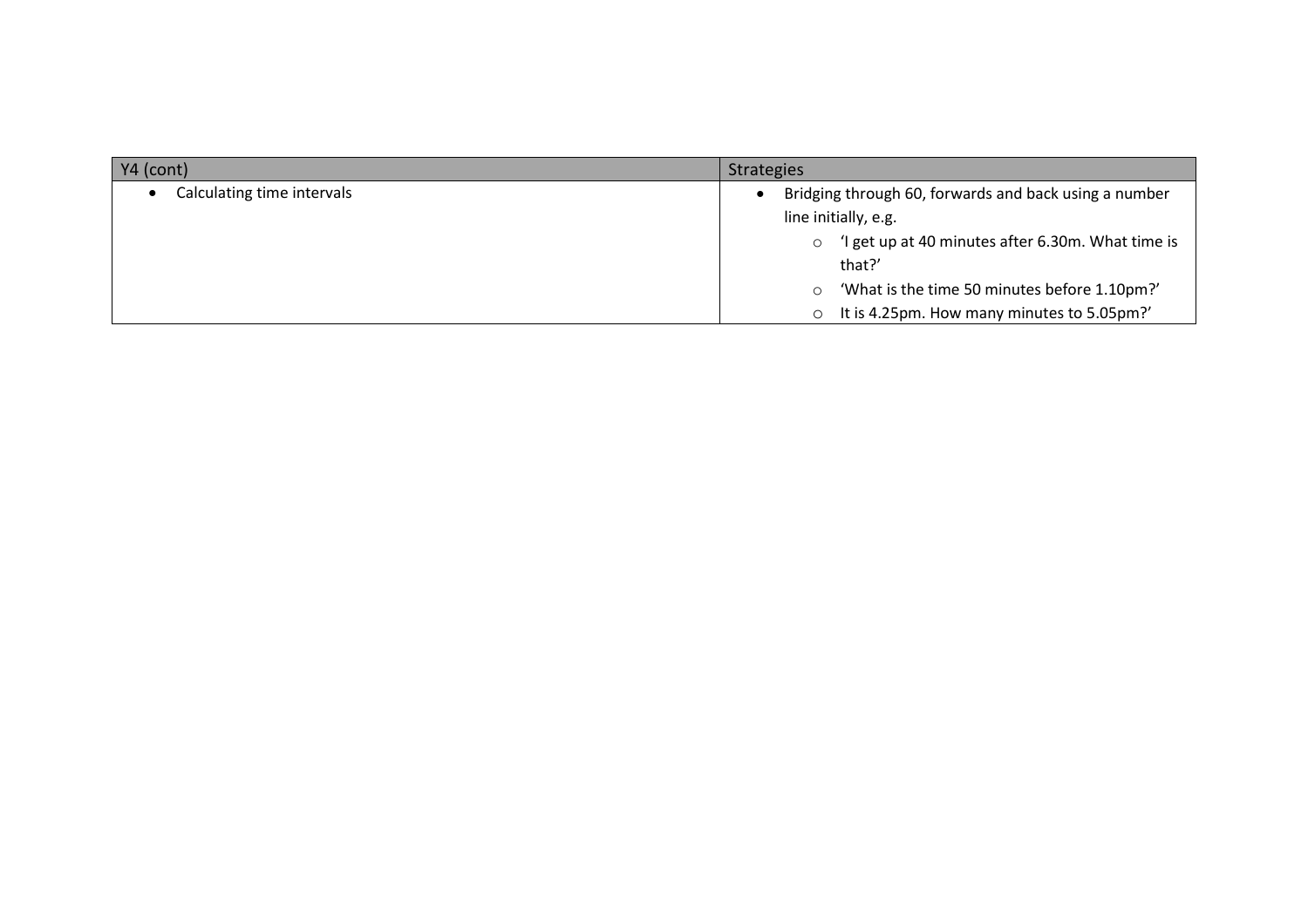| <b>Y5</b>                                                                                                                                                                                                                                                                                                                         | Strategies                                                                                                                                                                                                                                                                                                                                            |
|-----------------------------------------------------------------------------------------------------------------------------------------------------------------------------------------------------------------------------------------------------------------------------------------------------------------------------------|-------------------------------------------------------------------------------------------------------------------------------------------------------------------------------------------------------------------------------------------------------------------------------------------------------------------------------------------------------|
| add or subtract a near multiple of 10 or 100 to any 2-digit or 3-digit number,<br>$\bullet$<br>e.g. $235 + 198$<br>finding a small difference between a pair of 2-digit numbers lying either side<br>of a multiple of 1000, e.g. 7003 - 6899<br>add any 2 numbers together to total a multiple of 1000, e.g. 4087 + _____<br>5000 | partition (compensating) – add a multiple of 100 and<br>adjust, e.g. $235 + 198 = 235 + 200 - 2 = 435 - 2 = 433$<br>partition - count up from the smallest number to find a<br>difference, e.g. 7003 - 6899, 6899 + _____ = 7003, 6899 +<br>$1 + 100 + 3 = 7003, 6899 + 104 = 7003$<br>use knowledge of number bonds to 10, 100 and 1000<br>$\bullet$ |
| add or subtract any pairs of decimals with ones and tenths, e.g. 5.7 + 2.5, 6.3<br>$-4.8$                                                                                                                                                                                                                                         | use knowledge of place value and related calculations,<br>e.g. $6.3 - 4.8$ using $63 - 48$<br>partition - add ones and tenths then recombine<br>Sequencing (partitioning only one number) – e.g. $5.7 +$<br>$2.5 = 5.7 + 2 + 0.5 = 7.7 + 0.3 + 0.2 = 8 + 0.2 = 8.2$                                                                                   |
| add and subtract fractions with the same denominator and multiples of the<br>same number, e.g. $^{4}/_{6} + ^{2}/_{3} = ^{4}/_{3} = 1^{1}/_{3}$                                                                                                                                                                                   | <b>partition</b> – count on and back in fractions with different<br>denominators, linking to decimal and percentage<br>equivalents                                                                                                                                                                                                                    |
| decimal bonds to 1, e.g. 0.83 + 0.17<br>add or subtract three decimal numbers with reordering, e.g. $1.7 + 2.8 + 0.3$<br>Calculating time intervals                                                                                                                                                                               | partition, e.g.<br>'What time will it be 26 minutes after<br>3.30am?'<br>What time was it 33 minutes before<br>$\bigcirc$<br>2.15pm?'<br>It is 4.18pm. How many minutes to 5.00pm?<br>5.26pm?'                                                                                                                                                        |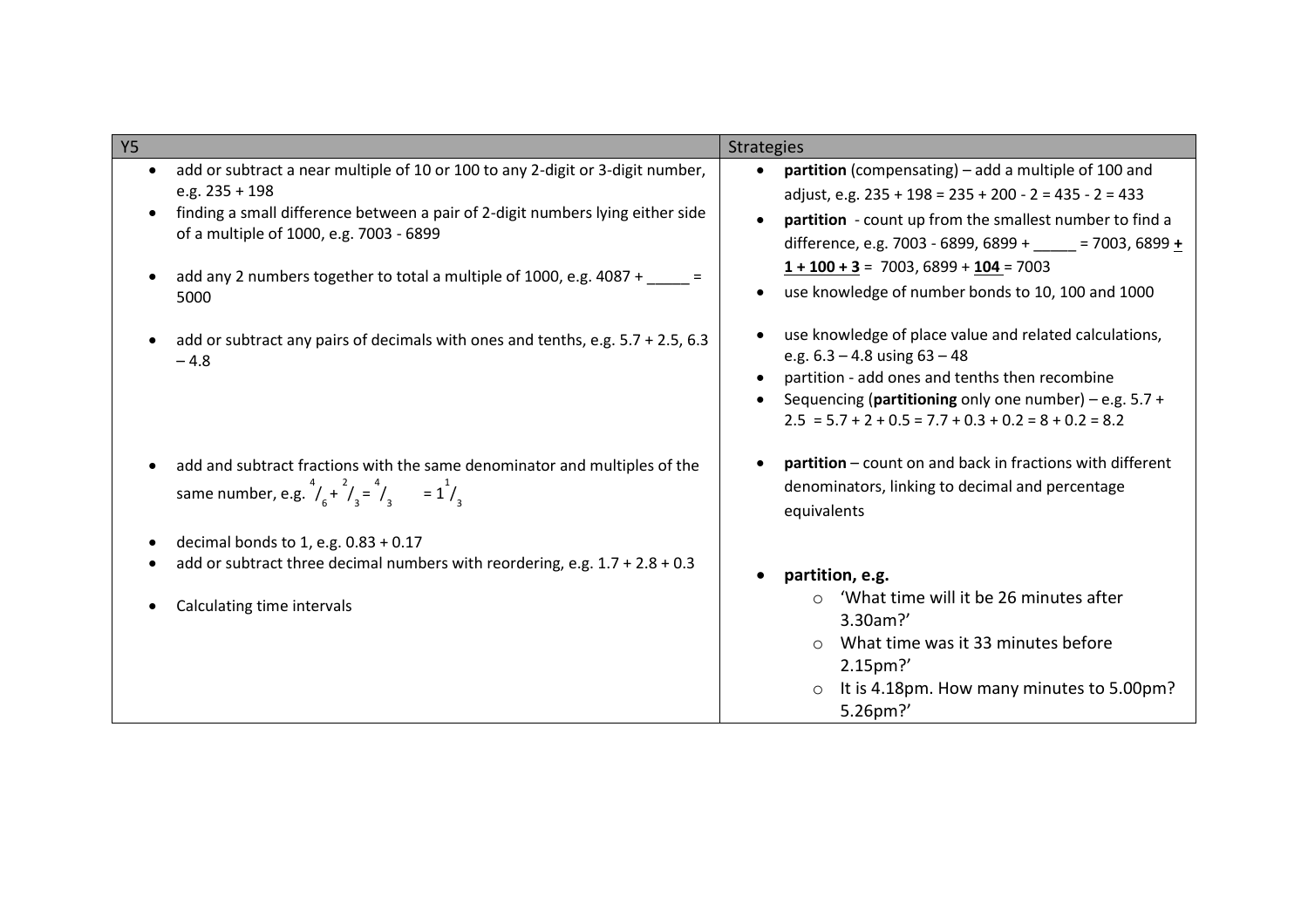|                                                                                                                                                                                                                                                 | <b>Strategies</b>                                                                                                                                                                                                                                                                                                                                                                                                                                                                                                                                                                                                                                                                                |
|-------------------------------------------------------------------------------------------------------------------------------------------------------------------------------------------------------------------------------------------------|--------------------------------------------------------------------------------------------------------------------------------------------------------------------------------------------------------------------------------------------------------------------------------------------------------------------------------------------------------------------------------------------------------------------------------------------------------------------------------------------------------------------------------------------------------------------------------------------------------------------------------------------------------------------------------------------------|
| <b>Y6</b><br>add or subtract pairs of decimals with ones, tenths or hundredths, e.g. 0.7 +<br>$\bullet$<br>3.38 or $0.68 + 0.43$<br>Calculating time intervals                                                                                  | partition, e.g.<br>$\circ$ 'It is 08.35. How many minutes to 09.15?'<br>It is 11.45. How many hours and minutes is it<br>to 15.20?'<br>o A train leaves for Leeds at 22.33. The journey<br>takes 2 hours 47 minutes. What time does<br>the train arrive?'                                                                                                                                                                                                                                                                                                                                                                                                                                        |
| to add or subtract a decimal with ones and tenths, which is nearly a whole<br>number, e.g. 4.3 + 2.9, 6.5 - 3.8<br>to find doubles of decimals each with ones and tenths, e.g. $2.6 + 2.6$<br>to add near doubles of decimals, e.g. $3.7 + 3.6$ | count on or back in tenths, hundredths and thousandths<br>use knowledge of place value and related calculations,<br>e.g. 680 + 430, 6.8 + 4.3, 0.68 + 0.43 can all be worked<br>out using the related calculation 68 + 43<br>Sequencing (partitioning only one number) – e.g. $5.74 +$<br>$2.66 = 5.74 + 2 + 0.66 = 7.74 + 0.66 = 7.74 + 0.26 + 0.4 =$<br>$8 + 0.4 = 8.4$<br><b>partition</b> (compensating) – add or subtract a whole<br>number and adjust, e.g. $4.3 + 2.9 = 4.3 + 3 - 0.1 = 7.2, 6.5$<br>$-3.8 = 6.5 - 4 + 0.2 = 2.7$<br>partition - add ones and tenths then recombine<br>partition to add near doubles: double and adjust, e.g. 3.7<br>$+3.6 = 3.6 + 3.6 = 7.2 + 0.1 = 7.3$ |